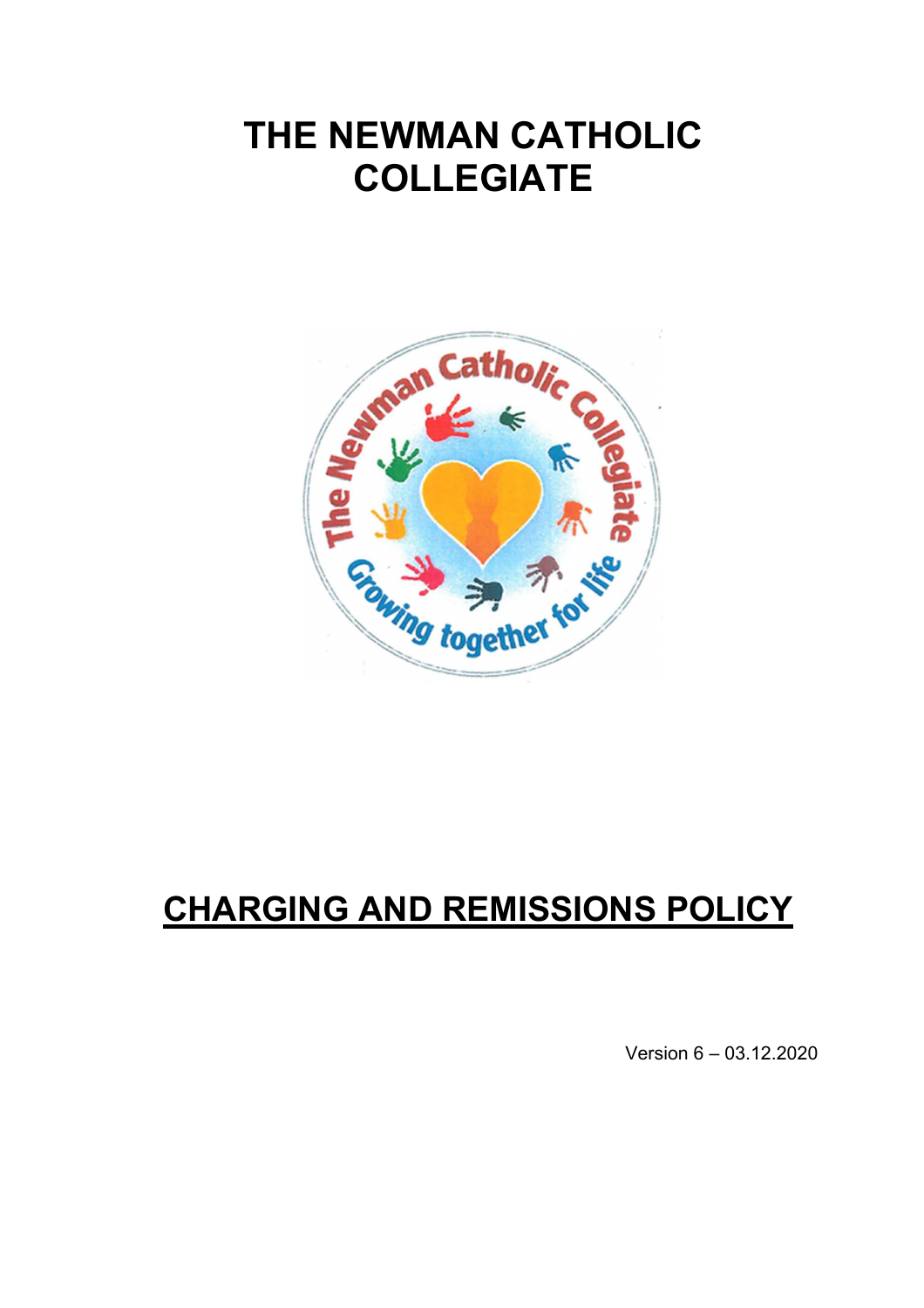## **Contents**

## **Page 1**

- 1. Aims
- 2. Responsibilities
- 3. Charging
- 4. Residential Trips

# **Page 2**

- 5. Education partly during school hours
- 6. Materials, Ingredients & Textbooks
- 7. Music Tuition
- 8. Swimming
- 9. Uniform
- 10. Exams
- 11. Nursery Fees

# **Page 3**

- 12. Charging for Optional Activities
- 13. Activities Arranged by Third Parties
- 14. Charging for Transport During Academy Hours
- 15. Charging for Damaged or Lost Items

## **Page 4**

- 16. Voluntary Contributions
- 17. Lettings
- 18. Remissions

## **Document Control**

| <b>Date</b> | <b>Revision/Amendment Details &amp; Reason</b> | Author        |
|-------------|------------------------------------------------|---------------|
| 03.12.2020  | Responsibilities - page 1                      | Karen England |
| 03.12.2020  | Music tuition $-$ page 3                       | Karen England |
| 03.12.2020  | Exams – page 3                                 | Karen England |
| 03.12.2020  | Voluntary Contributions - page 4/5             | Karen England |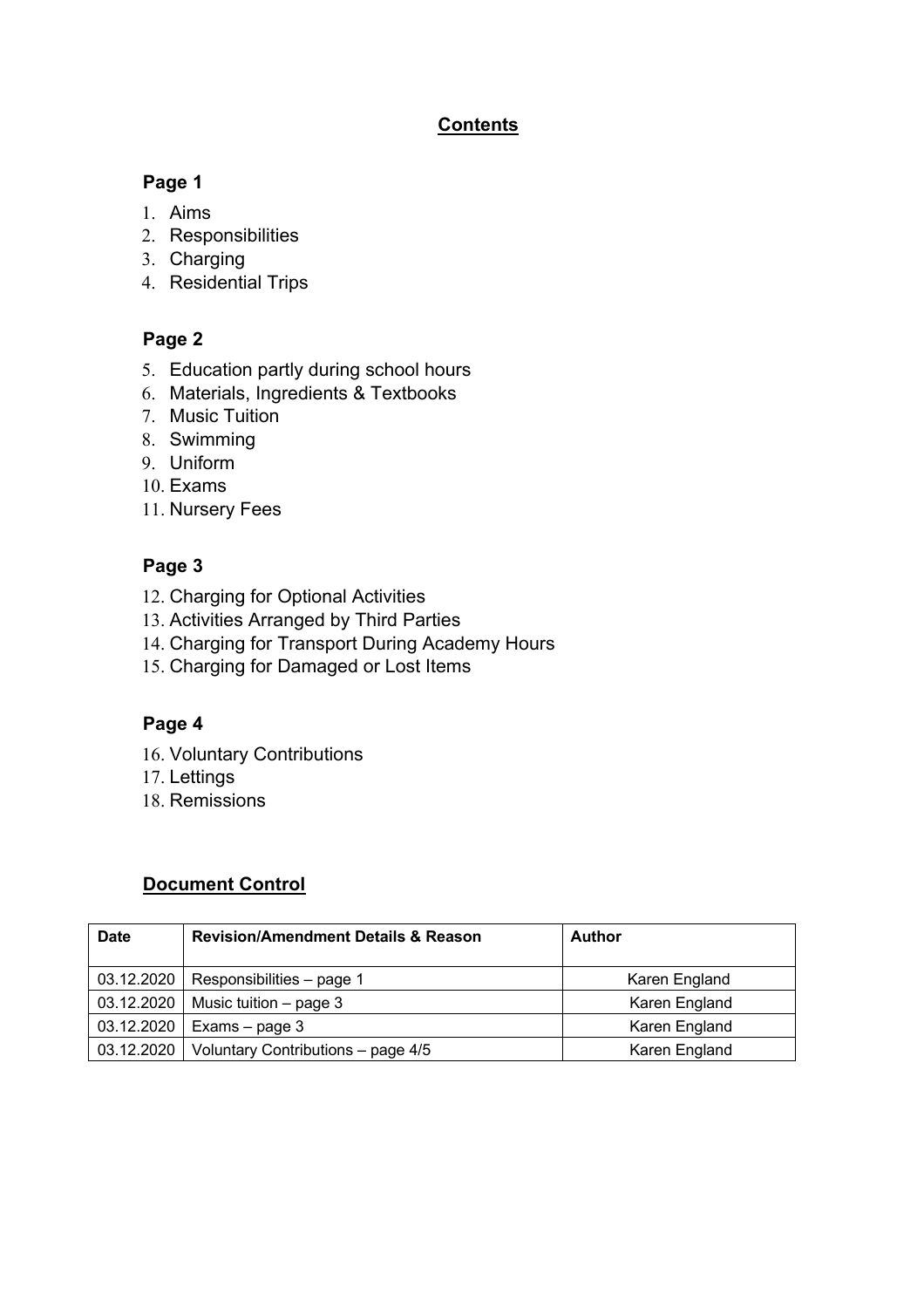## **Charging and Remissions Policy**

#### **Aim**

This charging policy has been compiled in line with DfE requirements and in accordance with the Education Act, 1996 and applies to all academies within the Newman Catholic Collegiate. The aim of this policy is to set out what charges will be levied for academy activities, external lettings and extended provision, what remissions will be implemented and the circumstances under which voluntary contributions will be requested from parents. Any exceptions for the individual academies are listed in separate appendices at the back of this policy.

The Board of Directors recognise the valuable contribution that a wide range of activities, including academy visits, clubs and residential experiences, can make towards all aspects of pupils' education.

#### **Responsibilities**

The Board of Directors are responsible for determining the content of the policy and the principal for implementation. Any determinations with respect to individual parents will be considered by the principal who will inform the chair of the Academy Committee. The Board of Directors are required by law to draw up a charges and remission policy and this should be made available to parents/guardians. Schools must ensure that they inform parents on low incomes and in receipt of benefits of the support available to them when being asked for contributions towards the cost of school visits.

The Principal is responsible for ensuring staff are familiar with the charging and remissions policy, and that it is being applied consistently.

The Board of Directors of the academy recognise that the legislation prohibits charges for the following:

- education provided during school hours (including the supply of any materials, books, instruments or other equipment);
- education provided outside school hours if it is part of the National Curriculum, or part of a syllabus for a prescribed public examination that the pupil is being prepared for at the school, or part of religious education;
- tuition for pupils learning to play musical instruments if the tuition is required as an essential part of the National Curriculum, or part of a syllabus for a prescribed public examination syllabus being followed by the pupil, or the first access to the Key Stage 2 Instrumental and Vocal Tuition Programme (Wider Opportunities);
- entry for a prescribed public examination, if the pupil has been prepared for it at the school;
- education provided on any trip that takes place during school hours;
- education provided on any trip that takes place outside school hours if it is part of the National Curriculum, or part of a syllabus for a prescribed public examination that the pupil is being prepared for at the school, or part of the school's basic curriculum for religious education;
- Supply teachers to cover for those teachers who are absent from school accompanying pupils on a residential trip;
- transporting registered pupils to or from the school premises, where the local education authority has a statutory obligation to provide transport;
- transporting registered pupils to other premises where the governing body or local education authority has arranged for pupils to be educated;
- transport that enables a pupil to meet an examination requirement when he has been prepared for that examination at the school;
- transport provided in connection with an educational trip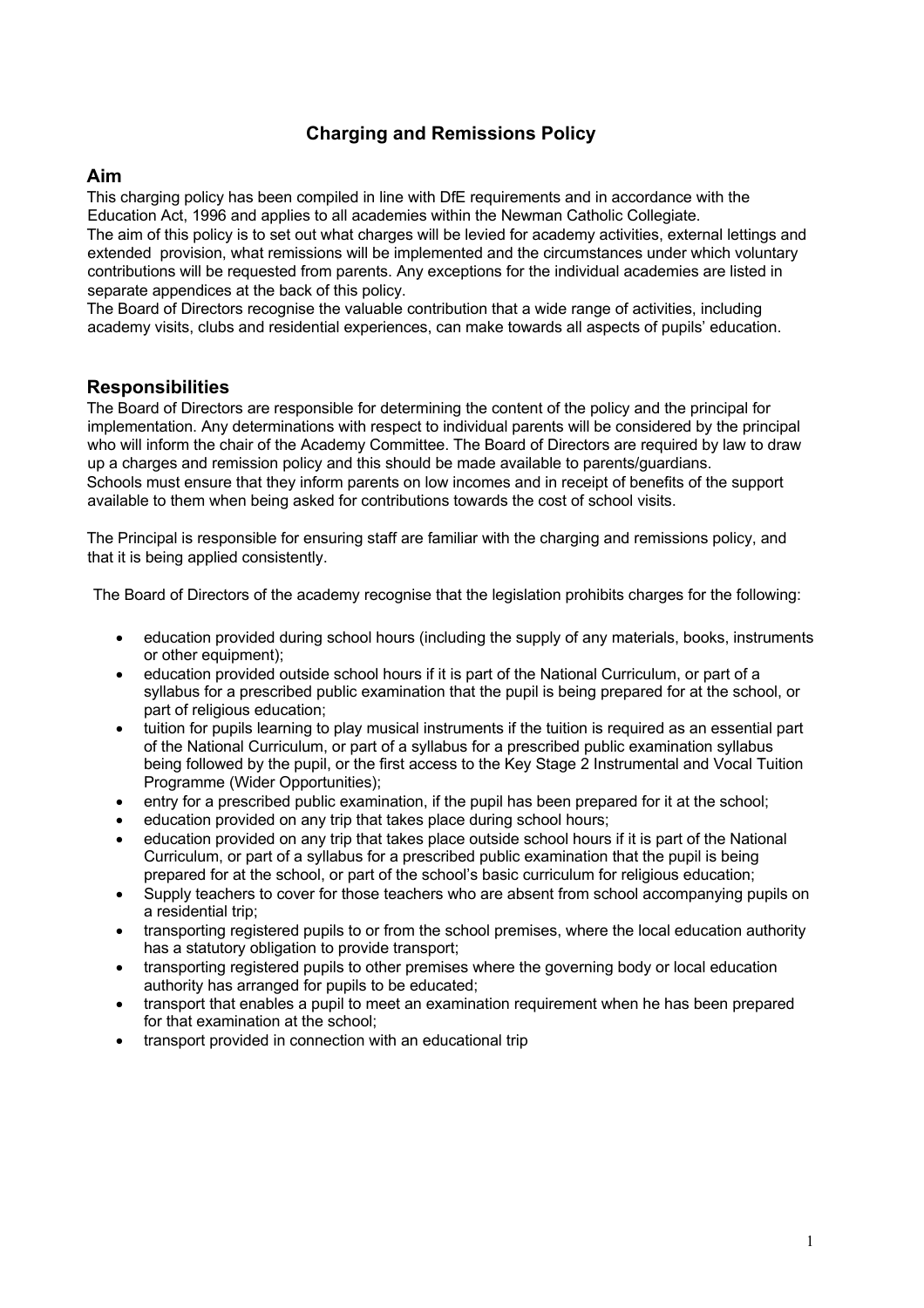## **Charging**

- Charging is permitted for education provided out of academy hours, unless it is within the requirements of the National Curriculum or to fulfil statutory duties relating to religious education when only charges for lodging, board or residential trips can be made.
- Charges must be remitted for board and lodgings to students whose parents receive family credit or income support, if the activity takes place during academy hours or is covered by the criteria relating to national curriculum or religious provision.
- The Board can chose to remit charges in whole or part.
- Voluntary contributions may be requested for any activity provided it is clear that there is no obligation to contribute and that there will be no differentiations between those pupils who contribute and those who do not.
- Under certain circumstances a third party may charge parents direct for activities organised in academy hours.

## **Residential trips**

Parents will be notified in advance of any such activities which the academy proposes to organise and the estimated cost. Parental consent must obtained for these activities.

- Essential. For residential trips which are essential to the National Curriculum, statutory RE or in preparation for prescribed examinations, a charge will be levied for board and lodging.
- Non-essential. For residential trips which are not essential to the National Curriculum, statutory RE or in preparation for prescribed examinations a charge will be levied up to the full cost of the trip including contingency and academy administrative costs.
- Academy trips are funded through parents paying online or via cheque or cash to the finance office or reception.

The Board of Directors can remit any charges for board and lodging for pupils whose parents are in receipt of family credit or income support where the activity takes place in academy hours, or if it is out of hours relating to the National Curriculum or religious education.

Any other remission arrangements for particular activities or pupils will be at the discretion of the academy committee and principal.

#### **Education partly during school hours**

Where an activity takes place partly during and partly outside school hours, there is a basis for determining whether it is deemed to take place either inside or outside school hours. However, a charge can only be made for the activity outside of school hours if it is not part of the national curriculum, not part of the syllabus for a prescribed public examination that the pupil is being prepared for at the school and not part of religious education.

If 50% or more of the time spent on the activity occurs during school hours, it is deemed to take place during school hours. Time spent on travel counts in this calculation if the travel itself occurs during school hours.

Where less than 50% of the time spent on an activity falls during school hours, it is deemed to have taken place outside school hours.

#### **Materials, Ingredients & Textbooks**

- Where a pupil or parent wishes to retain items produced as a result of art, craft and design, or design and technology, a charge may be levied for the cost of the materials used. In the case of Food Technology, pupils usually provide their own ingredients, but if the pupil forgets, the academy provides the ingredients and levies a charge. Textbooks are provided free of charge, but in some subjects, additional revision guides are available, for which a charge is made.
- If a pupil loses or defaces their textbook a charge may be levied to cover the cost of replacement.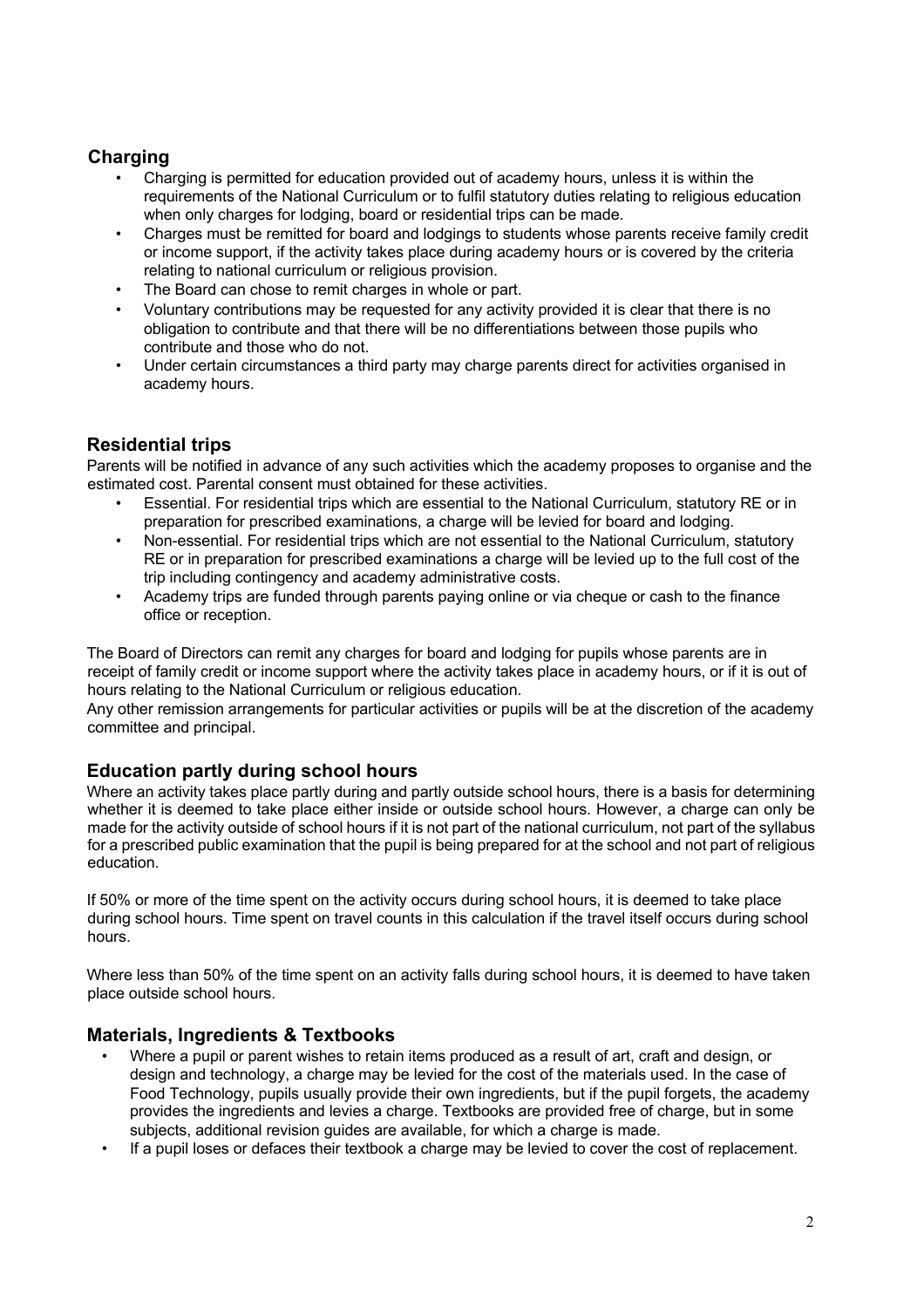#### **Music Tuition**

- Parental agreement must be obtained before students are given tuition outside the curriculum.
- Tuition may not be charged for whether or not the tuition takes place within academy time if the activity is provided to fulfil the requirements of:
	- 1. The National Curriculum
	- 2. Provided under the first access to the key stage 2 Instrumental and Vocal Tuition Programme.
	- 3. Statutory duties relating to religious education
	- 4. For a looked after pupil.

Charges may not exceed the cost of the provision, including the cost of the staff who provide the tuition. Where possible tuition should be paid for by standing order over 11 months. However, there may be times where the standing order payments may vary depending on when a student signs up to the lessons.

#### **Swimming**

The Primary Academies within the collegiate organise swimming lessons for pupils. The lessons take place in school time and are part of the National Curriculum. The collegiate make no charge for this activity and parents are informed when these take place.

#### **Uniform**

Uniform is sold at the academy or from the School Uniform shop. All uniform sold at the academy is sold at cost to parents.

#### **Exams**

GCSE students who are near to grade boundaries will be identified and may be funded by the school for an enquiry about their result. If this is the case students will be written to early in September to obtain permission. Students not written to can still request a review by completing a Post Results Services Form and returning this to the Exams Officer with relevant payment before the deadline. Candidates whose results increase in grade will have the fee refunded.

A charge will be incurred for a re-sit of an AS level or A level exam. This charge will be at cost and in line with the examination board charges.

Where a child is taken out of school for a family holiday despite knowing the exam period, a charge for the exam entry will be incurred.

#### **Nursery Charges**

Each primary academy within the collegiate has a nursery and charges on an individual basis. Please refer to each academies website for information on nursery charges.

#### **Charging for Optional Activities**

Activities held outside academy hours – these will sometimes include day and residential experiences. Charges may be made for these activities except where they are provided to fulfil statutory duties relating to the National Curriculum or to religious education, in which case they are not regarded as optional extras. (Board and Lodging charges will be applied in accordance with any remission arrangements).

Parents will be notified in advance of any 'optional extras' which the academy proposes to organise and the estimated cost. Parental consent will be obtained if their children are to participate in any activities for which a charge may be made.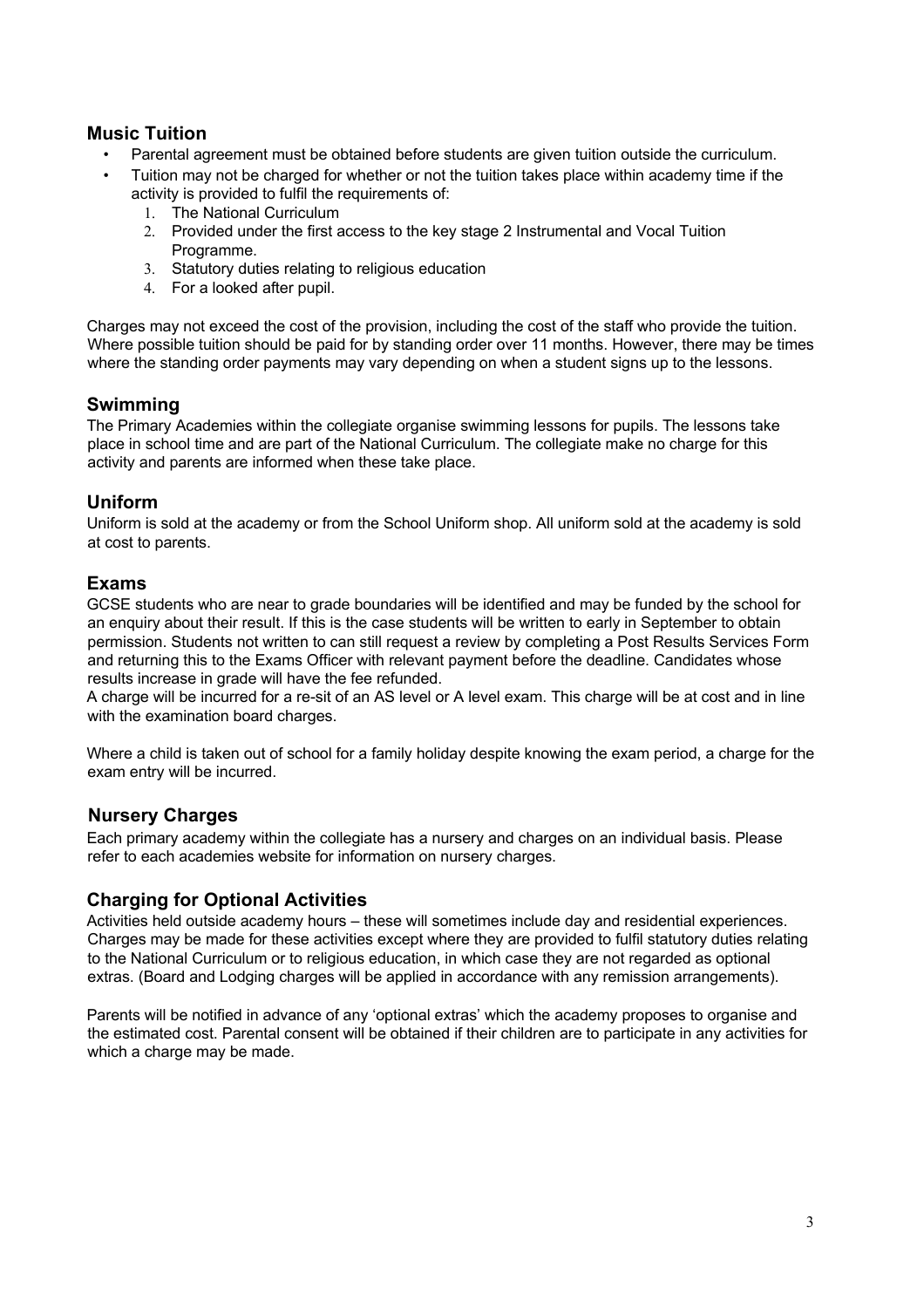The activity charges will depend on the type of activity and its cost. The charge will not exceed the actual cost of providing the activity and will be divided equally between the numbers of pupils participating. It can include a subsidy for those parents who cannot pay the charge. The charge may include the following elements;

- Travel costs
- Board and lodging costs
- Materials/equipment
- Entrance fees e.g. theatres
- Breakfast/Nursery club
- Snacks at break-time
- After school club
- Minibus Hire
- Taxi Hire
- Visitors delivering workshops to the pupils

Costs of staff can only be included if they are employed by the Board of Directors specifically for this activity or they are staff already employed by the Board of Directors and have been given a separate contract for this activity.

Any remission arrangements will be at the discretion of the Academy Committee.

#### **Activities Arranged by Third Parties**

Any activities arranged by a third party can be charged for e.g. sports club. Where visits fall into this category, a charge will be applied. It is the collegiate policy that no child be excluded on financial grounds and this will continue with remission arrangements.

#### **Charging for Transport during Academy Hours**

Schools cannot charge for:

- transporting registered pupils to or from the school premises, where the local education authority has a statutory obligation to provide transport;
- transporting registered pupils to other premises where the governing body or local authority has arranged for pupils to be educated;
- transport that enables a pupil to meet an examination requirement when he has been prepared for that examination at the school; and
- transport provided in connection with an educational visit.

#### **Charging for Damaged or Lost Items**

The academy may charge parents for the cost to replace items broken, damaged or lost if it is due to student behaviour. Approval from the Academy Committee must be sought.

In the event of persistent bad student behaviour resulting in further damage to academy property and significant cost this must be referred to the Board of Directors.

#### **Voluntary Contributions**

Parents can make voluntary contributions for the benefit of the academy or in support of any academy activity, whether during or outside academy hours. Any contributions sought will be entirely voluntary and pupils will be treated equally regardless of whether their parents make a contribution.

If insufficient voluntary contributions are raised to fund a visit, or the school cannot fund it from another source, then it must be cancelled. Schools must ensure they make this clear to parents.